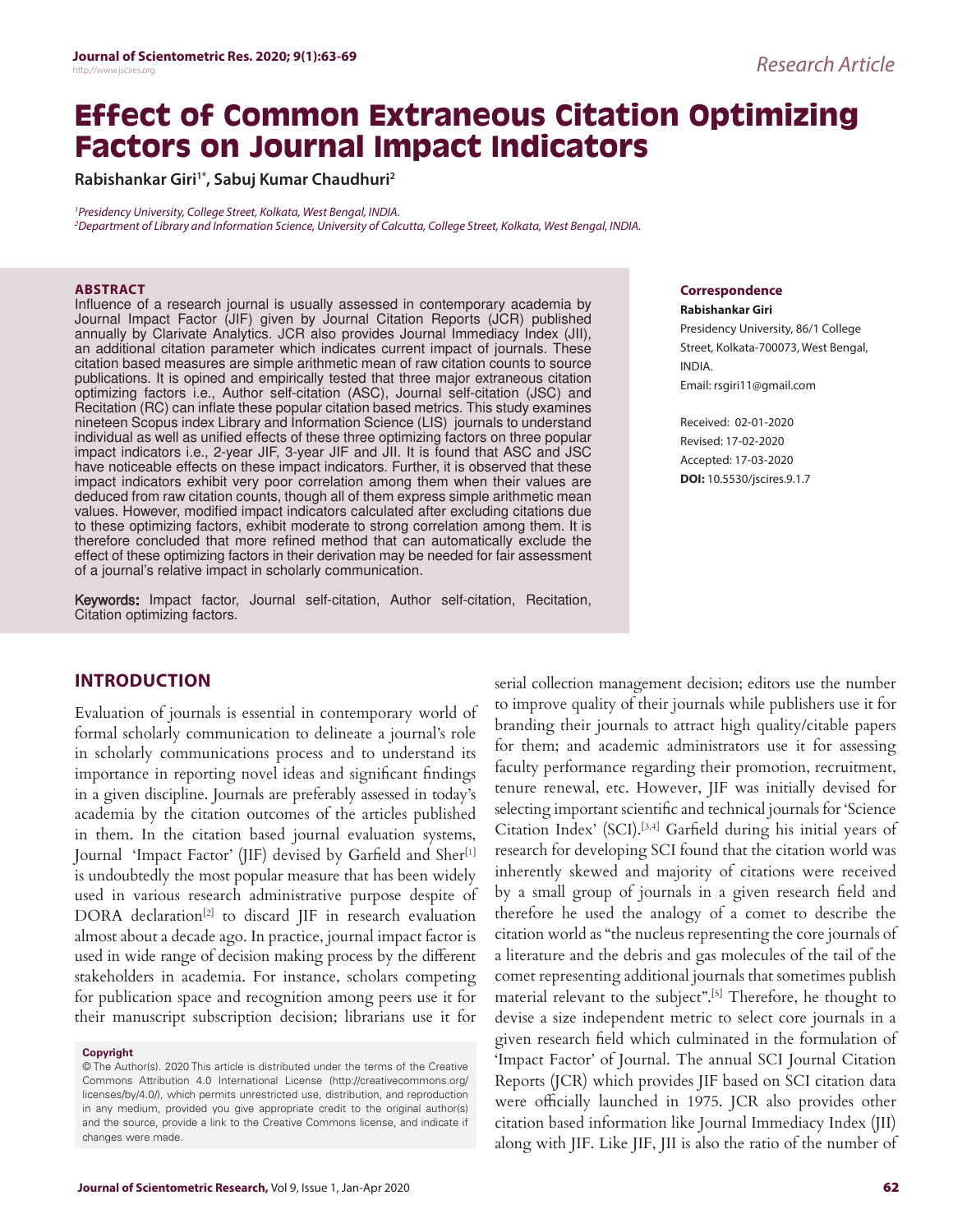citations to citable source items published in a journal, only with a difference that both the published items and citations received due to those publications are counted for the publishing calendar year of the journal. JII is commonly used to understand how rapidly a journal's published items accrue attentions of peers in terms of citations. Research administrators, policy makers were quick to visualize the practical utility of citation based indicators in objective research assessment exercise amidst rising accountability culture in academia and societal emphasis on "value for money" for demonstrating social impact of publicly funded research. In such bizarre academic environment, the popularity of JIF quickly rose due to its ready availability, timelines and conceptual simplicity among the alternative citation based indicators. The use of JIF has gradually become so endemic that even quality of a research paper is also judged by JIF value of the journal in which it has appeared, especially in large scale research evaluations like 'Research Excellence Framework'(REF) of United Kingdom where huge numbers of papers need to be graded.[6]

However, citations received by an article do not depend upon the intrinsic quality of the article alone.[7] The visibility/exposure of the journal where an article is published also plays an important role on citation outcomes of the article.<sup>[8-10]</sup> Scientists often cite material to which they are readily exposed<sup>[11]</sup> and those papers are usually in the top of the list in search results of search engines and they are often from high impact journals as these journals have greater exposure, search engine optimization strategy, etc.[12,13] Garfield[5] himself pointed out that author citation might be influenced by the extraneous factors like visibility, prestige, and accessibility of the cited journals. Studies have shown that more a journal covered by 'Abstracting and Indexing' (A&I) services, higher is its probability of getting cited as more A&I services indexing a journal, wider the potential readers.<sup>[14-16]</sup> Papers that are more widely distributed both in print and online may likely become better known and thus have the higher likelihood of getting cited. Therefore, open access articles tend to attract more citations than their closed counterparts.[17-19] It has also been found that multiple open access availability of an article has a positive impact on its citation counts.[20] Hence, alternative web based approaches towards assessing the impact of research articles going beyond the traditional citations based measure have gained momentum. It is argued that in the age of netizens when online venues for scholarly communication on the rise, 'Altmetrics' measurements like how many times a research article has been downloaded, viewed, bookmarked or shared in social web may be the useful parameters for assessing the social impact of the paper.<sup>[21-23]</sup> Major reputed publishers like PLOS, Elsevier, Springer-Nature, ACM, etc., have already been providing article level usage data. Also, 'Altmetrics' data aggregator websites like Impactstory.com, Altmetrics.com,

Plum-X etc., are providing article level usage metrics but these usage data are highly susceptive to manipulation. Article level usage data provided by the publishers or the 'Altmetrics' aggregators also lack consistency, provenance and verifiability.[24] Altmetrics is thus in an evolving phase and have to go a long way before being seriously considered as a reliable tool for systematic evaluation of research. Therefore, impact indicators based on citation counts to evaluate the importance of scientific works have still been considered more reliable than the 'Altmetrics' score.

However, recent investigations on academic publishing has indicated that heightened pressure on researchers and academia has accelerated untoward research/citation practices in an alarming rate.[25,26] As citation based measures have become norms for assessing impact of research publications, it is often observed that focus of research has significantly shifted from high quality, ethical and significant relevant researches to producing research papers that can possibly attain targeted citation metrics. Thus, the rising questionable practices in research perhaps have transpired the application of Goodhart's law in academic publishing which is commonly understood as 'when a measure becomes a target, it ceases to be good measure'.[27] Empirical evidences from large number of studies indicated that several factors can influence citation outcomes of a journal.[7,28,29] Some of these factors are inherent to citation based measure like skewness of citation distributions; others are external factors that can be optimized/manipulated in a large extent like Author self-citations (ASC), Journal selfcitation (JSC), Recitation(RC).[30,31] Among these optimizing factors, JSC is easiest to track and often cause denying JIF value for successive two years of a journal in JCR given by Web of Science (WoS, web version of expanded SCI) of Clarivate Analytics due to excessive JSC. This process was started since 2007 by Thompson Reuter (the then publisher of WoS and JCR). As JIF is the most influential metric in determining the academic prestige of a journal, temptation "to play the system" can be high.[32] So, editors and publishers of journals are sometimes found to be caught in whirlwind web of citation optimization tide to leverage JIF value of their journals. However, all high JSCs do not necessarily indicate unfair practices by editors of the associated journals. Studies have reasoned that potential legitimate mechanism may also trigger overrepresentation of journal self-citations in citation oeuvre of a journal.[33,31] Several investigations, however, suggest that JSCs are often intentionally used as pliable tool to optimize journal citation based impact metrics.<sup>[34,35]</sup>

Similarly, role of ASC in citation based impact metrics is also a long drawn debate and it was extensively discussed in published literature.[29,30,31,36] Though, ASC is a normal process in research communication, excessive ASC may inflate citation based matrices. Generally, ASCs appear more frequently in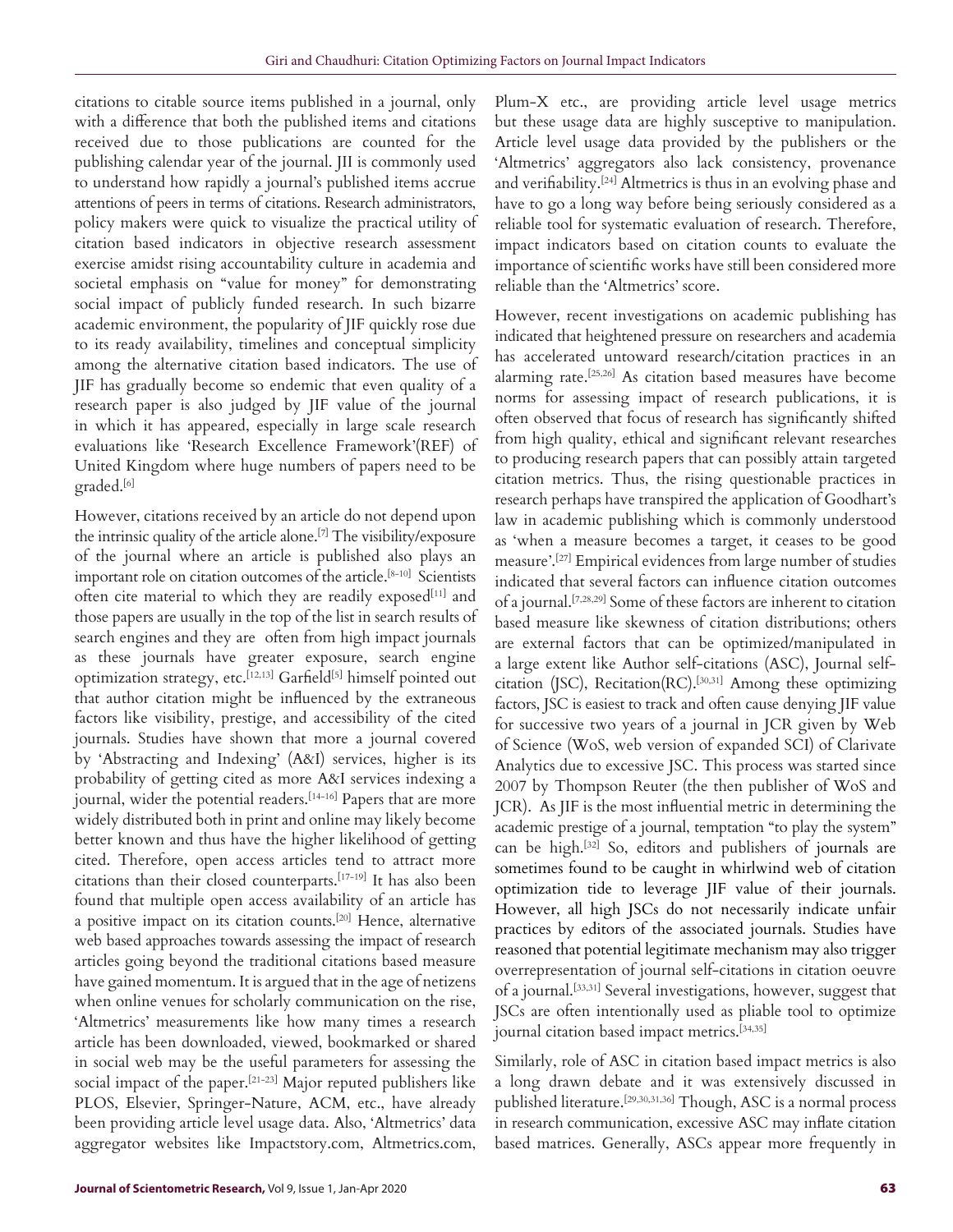early years after the publication and thus it may impact JIF or JII in a great extent.[30,31,37,38] Further, it is argued that ASC serves as an advertisement of author's previous works and thus has potential of garnering more citations from other researchers.[39,40] So, it is opined that excluding ASC from total citations received by an article is not sufficient, additional penalty may be imposed in calculating citation impact indicators.[39]

Recitation (RC) is another pliable tool that may be exploited by the researchers having extensive research connectivity to enhance citation counts of their research papers.[41] Several investigations have already indicated that authors tend to cite the works of those authors with whom they are personally acquainted.[42] Cronin[43] contends that such citing behaviour is not at all surprising as it strengthen bonds between the authors and can generate higher citations through reciprocal exchanges. Studies have indicated that recitations can inflate citation counts of journals in a great extent.[30,31]

Excessive use of any of these pliable optimizing tools by the stakeholders of research publications like authors or editors/ publishers can be detected with relative ease. However, intelligent mix of these tools may take myriad forms which render it difficult to detect. For instance, editorial policy of journals may give additional emphasis to research papers submitted by established and prolific authors over equally and even little bit better merited papers submitted by newcomers, with an assumption that papers from established and prolific authors may possibly attract more citations both in terms of selfcitations and foreign citations. Prolific and established authors working in a topic and aimed to publish them in a series usually cite their own previous works to delineate trajectory of their research works. Thus, they have higher probability of generating self-citations. As established authors are usually highly networked and have good number of followers, papers of these authors may likely generate high recitations and other foreign citations. These will eventually increase citation counts of journals. Thus, along with legitimate but coercive journal self-citations, preference to publish papers of established and prolific authors can boost a journal's citation potential. This kind of intelligent mix can't be detected or contested.

Though the effect of JSCs and ASCs on citation based impact measures have been studied individually at times,[33,35,44-46] surprisingly, the unified effect of these optimizing factors on citation counts of a research entity is less explored. More recently, Giri<sup>[30]</sup> has made an attempt to examine the unified effects of these optimizing factors on citation counts of the journals empirically, where he took a synchronous publication year and a diachronous citation window. However, popular citation based matrices of journals like JIF or JII are based on diachronous publication period (i.e., publication period spans over multiple calendar years) and synchronous citation window (i.e., citation window of one specific calendar year).

Thus, the current study is a step towards greater understanding of the effects of citation optimizing factors on popular citation based journal impact measures. Specifically, this study seeks to answer the following research question: (1) To what extent do these three optimizing factors i.e., ASC, JSC and RC leverage their individual as well as unified influences on three widely used journal impact measures, viz., JII, 2-year JIF and 3-year JIF? (2) Does exclusion of these optimizing factors for computing these impact indicators reveal better association among these indicators?

# **METHODS**

The analysis presented in this paper is based on nineteen journals under the subject category of 'Library and Information Science' (LIS) from Scopus database. The journals are selected through two stage selection procedures. In the first stage, following criteria are adopted to prepare initial list of Scopus index journals for this study:

- A) Cites/Doc. (2years)>0.4 for the year 2014
- B) At least the journal published 30 articles in the chosen period.
- C) All the issue should be indexed from cover to cover within the chosen time.
- D) Journals have at least received three citations in the year 2014 for their articles published in 2014

About 56 journals qualify the above criteria. In the second stage, among the journals qualified in the first stage, nineteen journals representing different ranks starting from highest to lowest are taken for this study. As the citation rate widely differs among subjects, only one subject category is chosen to get more homogeneous citation data. The synchronous citation window of 2014 is used in this study. The bibliographic data of published articles of these journals along with their citations in the observed period are extracted from Scopus database. The data are then processed using spreadsheet. Prime data-collection is carried out from January 2017 to December 2018. The lists of selected journals are given in the following Table 1.

Here, following definitions are adopted for ASC and JSC. When the intersection of set of authors of citing and cited article is not empty, the citation is called as ASC. When an article of a journal cited a previous article of the same journal referred here as JSC. The definition and calculation for diachronic recitations forwarded by Howard D. White[47] is used here as 'Recitation'. Disambiguation of authors' names are carried out by using tools like, Scopus author ID, Author profiles from Google Scholar, ORCID.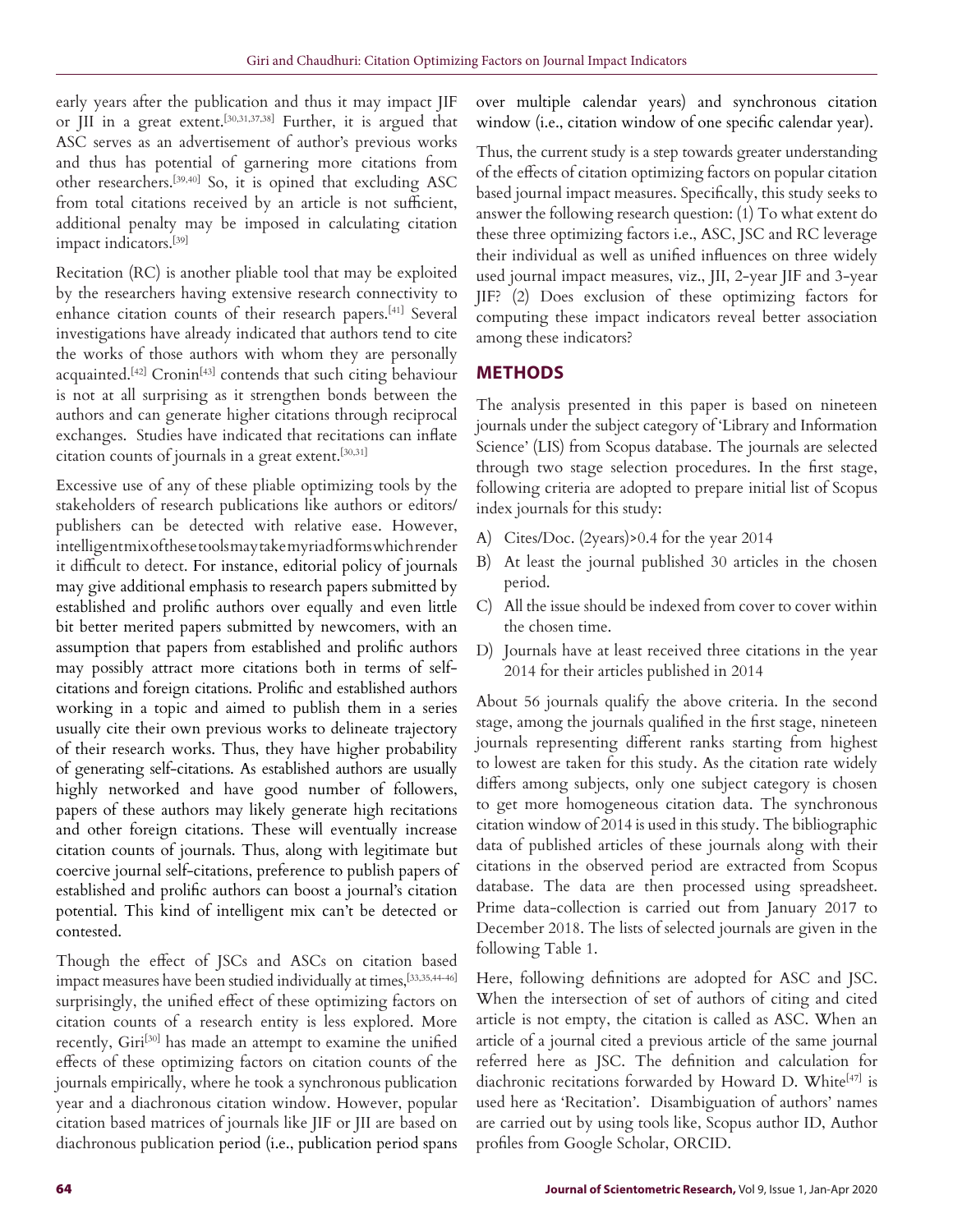| Giri and Chaudhuri: Citation Optimizing Factors on Journal Impact Indicators |  |  |
|------------------------------------------------------------------------------|--|--|
|------------------------------------------------------------------------------|--|--|

| <b>Table 1: List of Selected Journals.</b>                             |                         |                  |                |
|------------------------------------------------------------------------|-------------------------|------------------|----------------|
| <b>Journal Name</b>                                                    | <b>Abbreviated Name</b> | <b>Frequency</b> | <b>Country</b> |
| Journal of Informetrics                                                | <b>JOI</b>              | Quarterly        | Netherlands    |
| College and Research Libraries                                         | <b>CRL</b>              | Bi-Monthly       | <b>USA</b>     |
| Library and Information Science Research                               | <b>LISR</b>             | Quarterly        | Netherlands    |
| Journal of Documentation                                               | <b>IDoc</b>             | Bi-Monthly       | <b>UK</b>      |
| Journal of Information Science                                         | <b>IIS</b>              | Bi-Monthly       | <b>UK</b>      |
| Health Information and Libraries Journal                               | <b>HILI</b>             | Quarterly        | <b>UK</b>      |
| Library Quarterly                                                      | LQ                      | Quarterly        | <b>USA</b>     |
| Journal of Academic Librarianship                                      | <b>JAL</b>              | Bi-Monthly       | Netherland     |
| <b>Collection Management</b>                                           | CM                      | Quarterly        | <b>USA</b>     |
| Aslib Journal of Information Management / Aslib Proceedings            | Aslib                   | Bi-Monthly       | <b>UK</b>      |
| World Patent Information                                               | WPI                     | Quarterly        | <b>UK</b>      |
| Journal of Interlibrary Loan, Document Delivery and Electronic Reserve | <b>JILDDER</b>          | 5/Y              | <b>USA</b>     |
| Archival Science                                                       | AS                      | Quarterly        | Netherlands    |
| Journal of Librarianship and Information Science                       | <b>ILIS</b>             | Quarterly        | <b>UK</b>      |
| Journal of Web Librarianship                                           | <b>JWL</b>              | Quarterly        | <b>USA</b>     |
| New Review of Academic Librarianship                                   | <b>NRAL</b>             | Quarterly        | <b>UK</b>      |
| Cataloging and Classification Quarterly                                | CCO                     | 8/Y              | <b>USA</b>     |
| Liber Quarterly                                                        | LiberQ                  | Quarterly        | Netherlands    |
| Annals of Library and Information Studies                              | <b>ALIS</b>             | Quarterly        | India          |
|                                                                        |                         |                  |                |

# **RESULTS AND DISCUSSION**

### Journal Immediacy Index and Optimizing Factors

JII is widely regarded as manifestation of current impact of journals and extensively used for retrieving popular papers from emerging areas of research in a given discipline.<sup>[44]</sup> Table 2 provides citation distributions of the journals for studying JII for the year 2014.

From the data given in Table 2, it is observed that contributions of ASC and JSC vary from 0-100%, whereas contribution of RC ranges from 0-33.33%. As the synchronic citation window of current year (i.e., publishing year of the article) is considered in JII, it is quite natural that recitation counts will be very low unless hyper-prolific authors are affected by the idea. The percentage figure of JSC shows that six journals received more than 40% of total citations as JSC. Among these six journals, it is found that all citations received by the journal JILDDER (i.e., total of six citations) are JSC and the other journal HILJ has received 29 citations as JSC out of its total citation counts of 30. Krauss<sup>[48]</sup> studied the effect of JSC on JII for the 107 JCR ranked ecological and evolutionary journals and found that JSC had contributed about 34% of TC in most of these journals. Thus, these results are almost in conformity with the earlier findings. Investigation of ASC on TC of these nineteen journals has shown that nine journals have received one third or more of its total citations as ASC. As citation counts signify

impact of research, optimization may arise from different actors of a research publication. Therefore, union of the widely used pliable tools commonly counted as optimizing tools viz., JSC, ASC and RC denoted by CIF may better reveal the combined influence of these factors on TC of these journals. The percentage data of CIF in Table 2 shows that fifteen journals (i.e., about 79% of total sample journals) have received one third or more of its citations as CIF citations. As high CIF in TC of a journal indicates low visibility of a journal, it may be argued that high CIF in JII are employed to attract more citations and perhaps for better search engine optimization as demonstrated in several prior studies.[12,13,39] Hence, it may be inferred that the Journal Immediacy Index (JII) is predominantly contributed by CIF citations and thus raw JII does fail to reflect a journal's actual visibility.

Further, the JII values and JII ranks for the journals studied are given in Table 3. It is seen that HILJ has highest JII rank with a value of 0.909 while ALIS has lowest rank with a JII value of 0.114 before exclusion of CIF. However, exclusion of citations due to CIF causes abrupt declination of JII value (reflected through MJII values) in most of these journals. It is observed that three journals having JII rank 1, 4 and 18 have 100% decrease in JII value after exclusion of citations due to CIF. Of the remaining sixteen journals, eleven journals have declination of JII value at 40 percent or more.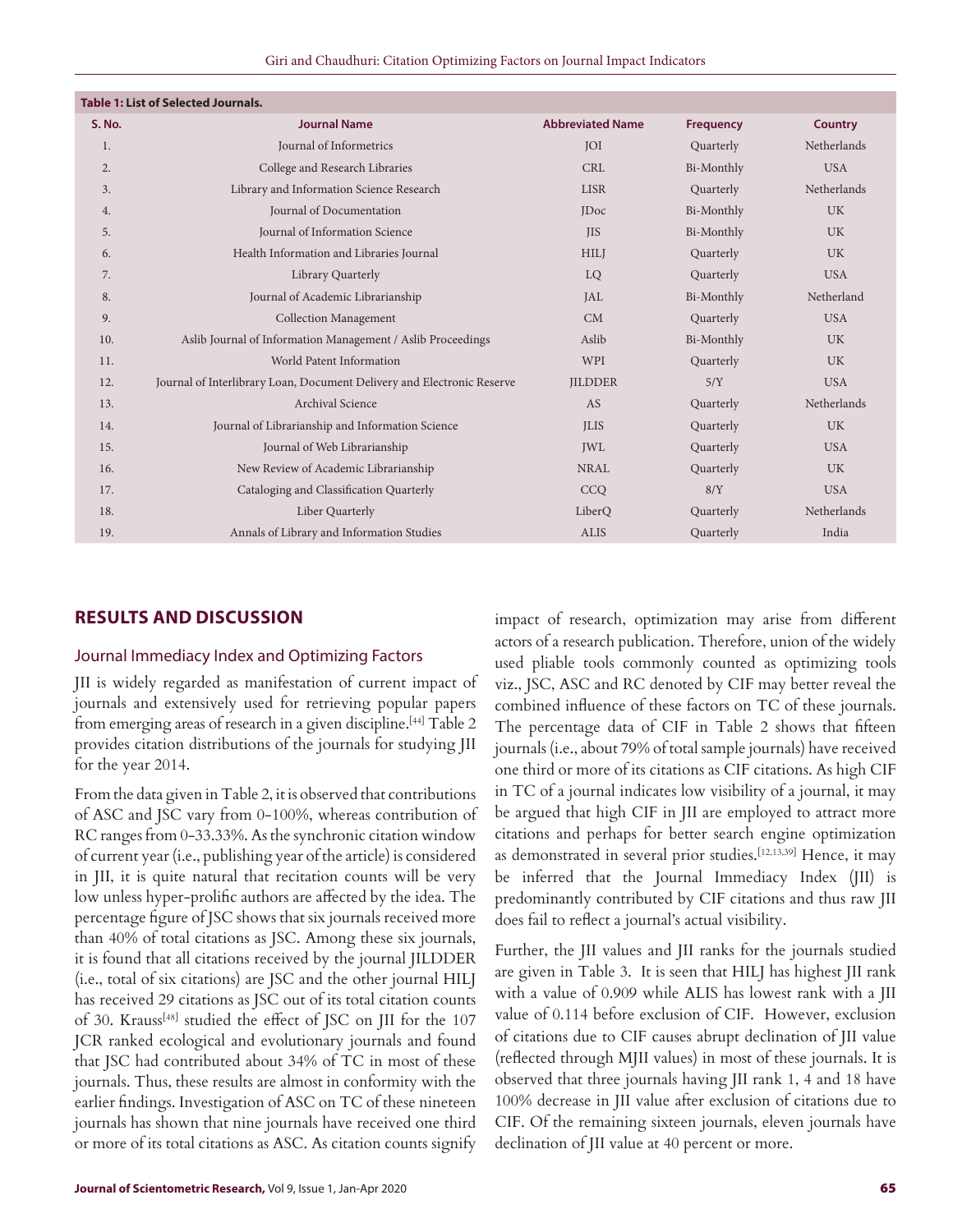| Table 2: Citation Distribution and Contribution of Optimizing Factors in JII of 2014. |                         |                         |               |              |              |                            |  |  |
|---------------------------------------------------------------------------------------|-------------------------|-------------------------|---------------|--------------|--------------|----------------------------|--|--|
| <b>Title</b>                                                                          | <sup>1</sup> TP in 2014 | <sup>2</sup> TC in 2014 | JSC (% of TC) | ASC(% of TC) | RC (% of TC) | <sup>3</sup> CIF (% of TC) |  |  |
| <b>JOI</b>                                                                            | 89                      | 42                      | 20 (47.62%)   | 9(21.43%)    | $2(4.76\%)$  | 25 (59.52%)                |  |  |
| <b>CRL</b>                                                                            | 41                      | 26                      | 1(3.85%)      | 4(15.38%)    | $\mbox{NIL}$ | 5(19.23%)                  |  |  |
| <b>LISR</b>                                                                           | 25                      | $\overline{7}$          | $\text{NIL}$  | 1(14.29%)    | <b>NIL</b>   | 1(14.29%)                  |  |  |
| <b>JDoc</b>                                                                           | 54                      | 15                      | 1(6.67%)      | 4(26.67%)    | 1(6.67%)     | $5(33.33\%)$               |  |  |
| <b>JIS</b>                                                                            | 64                      | 20                      | $2(10\%)$     | 7(35%)       | $2(10\%)$    | $8(40\%)$                  |  |  |
| <b>HILJ</b>                                                                           | 33                      | 30                      | 29 (96.67%)   | $1(3.33\%)$  | $\rm NIL$    | 30 (100%)                  |  |  |
| LQ                                                                                    | 23                      | 9                       | $\text{NIL}$  | 7(77.78%)    | $3(33.33\%)$ | 7(77.78%)                  |  |  |
| JAL                                                                                   | 87                      | 20                      | 3(15%)        | $2(10\%)$    | <b>NIL</b>   | 5(25%)                     |  |  |
| CM                                                                                    | 16                      | 6                       | 4(66.67%)     | 1(16.67%)    | $\rm NIL$    | $5(83.33\%)$               |  |  |
| Aslib                                                                                 | 35                      | 9                       | <b>NIL</b>    | 5(55.56%)    | $1(11.11\%)$ | 6(66.67%)                  |  |  |
| WPI                                                                                   | 36                      | 10                      | 2(20%)        | $5(50\%)$    | $\rm NIL$    | 7(70%)                     |  |  |
| <b>JILDDER</b>                                                                        | 11                      | 6                       | $6(100\%)$    | $6(100\%)$   | $3(50\%)$    | $6(100\%)$                 |  |  |
| AS                                                                                    | 18                      | 5                       | 1(20%)        | $2(40\%)$    | $\rm NIL$    | $3(60\%)$                  |  |  |
| <b>JLIS</b>                                                                           | 24                      | 17                      | $\mbox{NIL}$  | 8 (47.06%)   | $1(5.88\%)$  | 8 (47.06%)                 |  |  |
| <b>JWL</b>                                                                            | 20                      | $\overline{3}$          | 2(66.67%)     | $1(33.33\%)$ | $\rm NIL$    | $3(100\%)$                 |  |  |
| <b>NRAL</b>                                                                           | 17                      | $\mathfrak{Z}$          | $\text{NIL}$  | $\mbox{NIL}$ | $\rm NIL$    | $\text{NIL}$               |  |  |
| CCQ                                                                                   | 50                      | 12                      | 2(16.67%)     | 3(25%)       | <b>NIL</b>   | 5(41.67%)                  |  |  |
| LiberQ                                                                                | 14                      | 5                       | 1(20%)        | 1(20%)       | <b>NIL</b>   | $2(40\%)$                  |  |  |
| ALIS                                                                                  | 35                      | $\overline{4}$          | $2(50\%)$     | $2(50\%)$    | $\rm NIL$    | 3(75%)                     |  |  |

<sup>1</sup>TP – Total number of Articles; <sup>2</sup>TC- Total number of citations received by TP; <sup>3</sup> CIF - Combined Influencing Factors= ASC ∪ JSC ∪ RC

| Table 3: Ranking Journals by JII values. |                                       |                |              |                            |                                            |  |  |
|------------------------------------------|---------------------------------------|----------------|--------------|----------------------------|--------------------------------------------|--|--|
| <b>Title</b>                             | <b>Value of</b><br><b>JII in 2014</b> | JII<br>Rank    | <b>MJII*</b> | $M$ JII $*$<br><b>Rank</b> | % Decline in JII after<br>exclusion of CIF |  |  |
| <b>HILJ</b>                              | 0.909                                 | $\mathbf{1}$   | 0.000        | 17                         | 100                                        |  |  |
| <b>ILIS</b>                              | 0.708                                 | $\overline{2}$ | 0.375        | $\overline{2}$             | 47                                         |  |  |
| <b>CRL</b>                               | 0.634                                 | 3              | 0.512        | $\mathbf{1}$               | 19                                         |  |  |
| <b>JILDDER</b>                           | 0.545                                 | $\overline{4}$ | 0.000        | 18                         | 100                                        |  |  |
| <b>JOI</b>                               | 0.472                                 | 5              | 0.191        | 5                          | 60                                         |  |  |
| LO                                       | 0.391                                 | 6              | 0.087        | 13                         | 78                                         |  |  |
| CM                                       | 0.375                                 | 7              | 0.063        | 15                         | 83                                         |  |  |
| LiberQ                                   | 0.357                                 | 8              | 0.214        | $\overline{4}$             | 40                                         |  |  |
| <b>IIS</b>                               | 0.313                                 | 9              | 0.188        | 6                          | 40                                         |  |  |
| <b>LISR</b>                              | 0.280                                 | 10             | 0.240        | 3                          | 14                                         |  |  |
| <b>IDoc</b>                              | 0.278                                 | 11             | 0.185        | 7                          | 33                                         |  |  |
| AS                                       | 0.278                                 | 12             | 0.111        | 12                         | 60                                         |  |  |
| WPI                                      | 0.278                                 | 13             | 0.083        | 14                         | 70                                         |  |  |
| Aslib                                    | 0.257                                 | 14             | 0.114        | 11                         | 56                                         |  |  |
| CCQ                                      | 0.240                                 | 15             | 0.140        | 10                         | 42                                         |  |  |
| JAL                                      | 0.230                                 | 16             | 0.172        | 9                          | 25                                         |  |  |
| <b>NRAL</b>                              | 0.176                                 | 17             | 0.176        | 8                          | $\overline{0}$                             |  |  |
| <b>JWL</b>                               | 0.150                                 | 18             | 0.000        | 19                         | 100                                        |  |  |
| <b>ALIS</b>                              | 0.114                                 | 19             | 0.029        | 16                         | 75                                         |  |  |

\*MJII- Modified JII after excluding citations due to CIF from Total Citations

Both the Pearson correlation and Spearman rank correlation are carried out to understand the correlation of JII values before and after exclusion of CIF. The r value of Pearson correlation (i.e., 0.260, 2 tailed significance at 0.283) and Spearman rank correlation (i.e., 0.227, 2 tailed significance at 0.350) demonstrates that raw JII and MJII are very poorly correlated. Though face value of JII is widely considered to understand the current impact of journal articles, it may not be judicious to consider JII value for any research evaluation purpose as it may be gamed to a large extent to inflate its value using these pliable optimizing tools. These findings are almost in line with the finding of earlier studies.[48,49] However, it deviates from the findings of Huang and Cathy Lin, <a>[44]</a> where investigations on 20 environmental science journals revealed that the effect of JSC on JII was relatively less and little difference existed between pre and post JSC excluded immediacy indexes of the journals. The probable reason for this deviation from the present study is that their study examined effect of JSC only on JII, whereas the present study emphasizes on the unified effects of JSC, ASC and RC on JII.

#### Optimising Factors and two-year and three-year JIF

Table 4 presents the citation data along with the contribution of optimising factors in total citation counts of journals for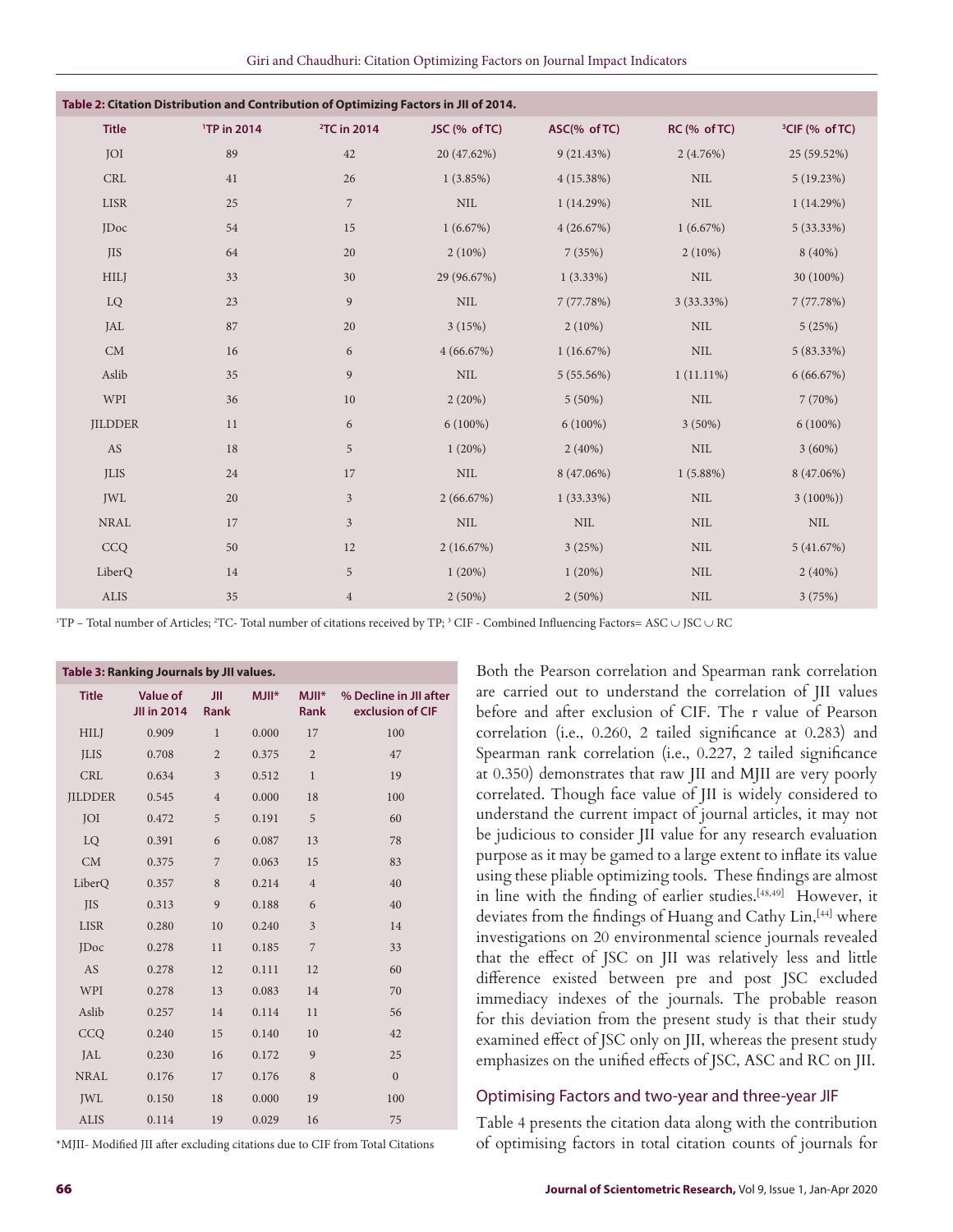| Giri and Chaudhuri: Citation Optimizing Factors on Journal Impact Indicators |  |  |  |  |
|------------------------------------------------------------------------------|--|--|--|--|
|------------------------------------------------------------------------------|--|--|--|--|

| Table 4: Citation data for Impact Factor Calculation. |       |          |                      |           |          |        |       |          |                             |         |          |        |
|-------------------------------------------------------|-------|----------|----------------------|-----------|----------|--------|-------|----------|-----------------------------|---------|----------|--------|
| <b>Title</b>                                          |       |          | 2 Year Impact Factor |           |          |        |       |          | <b>3 Year Impact Factor</b> |         |          |        |
|                                                       | JIF2  | % as ASC | % as JSC             | $%$ as RC | % as CIF | *MJIF2 | JIF3  | % as ASC | % as JSC                    | % as RC | % as CIF | *MJIF3 |
| <b>CRL</b>                                            | 3.175 | 4.00     | 4.50                 | 4.00      | 11.50    | 2.810  | 3.237 | 3.65     | 6.64                        | 3.65    | 12.62    | 2.828  |
| <b>JOI</b>                                            | 3.110 | 33.92    | 25.10                | 21.96     | 54.31    | 1.421  | 3.542 | 26.35    | 21.96                       | 19.07   | 47.68    | 1.853  |
| <b>LISR</b>                                           | 2.181 | 21.02    | 4.46                 | 7.64      | 26.75    | 1.597  | 2.550 | 13.31    | 5.40                        | 6.83    | 20.86    | 2.018  |
| <b>JIS</b>                                            | 2.079 | 10.95    | 13.81                | 8.57      | 28.57    | 1.485  | 2.197 | 10.48    | 11.68                       | 8.38    | 26.95    | 1.605  |
| <b>IDoc</b>                                           | 1.576 | 28.36    | 6.72                 | 8.21      | 33.58    | 1.047  | 1.867 | 20.92    | 7.95                        | 6.28    | 28.45    | 1.336  |
| Aslib                                                 | 1.357 | 20.00    | 11.58                | 8.42      | 31.58    | 0.929  | 1.434 | 14.47    | 9.21                        | 7.24    | 25.66    | 1.066  |
| AS                                                    | 1.341 | 10.91    | 34.55                | 3.64      | 43.64    | 0.756  | 1.290 | 11.25    | 35.00                       | 3.75    | 43.75    | 0.726  |
| <b>ILIS</b>                                           | 1.304 | 8.33     | 1.67                 | 5.00      | 15.00    | 1.109  | 1.209 | 9.88     | 6.17                        | 4.94    | 20.99    | 0.955  |
| <b>HILI</b>                                           | 1.145 | 12.66    | 16.46                | 5.06      | 22.78    | 0.884  | 1.303 | 9.15     | 16.90                       | 4.93    | 24.65    | 0.982  |
| LQ                                                    | 1.105 | 23.81    | 14.29                | 9.52      | 42.86    | 0.632  | 1.281 | 15.07    | 10.96                       | 9.59    | 32.88    | 0.860  |
| JAL                                                   | 1.023 | 9.09     | 15.15                | 2.27      | 23.48    | 0.783  | 1.495 | 5.80     | 10.58                       | 4.10    | 18.43    | 1.219  |
| WPI                                                   | 0.980 | 12.00    | 40.00                | 4.00      | 50.00    | 0.490  | 1.011 | 8.79     | 35.16                       | 5.49    | 47.25    | 0.533  |
| CM                                                    | 0.973 | 13.89    | 8.33                 | 8.33      | 27.78    | 0.703  | 1.105 | 9.52     | 9.52                        | 4.76    | 22.22    | 0.860  |
| <b>NRAL</b>                                           | 0.844 | 18.52    | 7.41                 | 3.70      | 25.93    | 0.625  | 1.000 | 15.91    | 13.64                       | 2.27    | 29.55    | 0.705  |
| <b>JILDDER</b>                                        | 0.806 | 10.34    | 34.48                | 3.45      | 41.38    | 0.472  | 0.895 | 13.73    | 25.49                       | 5.88    | 37.25    | 0.561  |
| CCO                                                   | 0.688 | 3.03     | 19.70                | 0.00      | 21.21    | 0.542  | 0.909 | 2.50     | 21.67                       | 1.67    | 23.33    | 0.697  |
| LiberQ                                                | 0.674 | 10.34    | 6.90                 | 6.90      | 17.24    | 0.558  | 0.579 | 9.09     | 6.06                        | 6.06    | 15.15    | 0.491  |
| <b>JWL</b>                                            | 0.611 | 3.03     | 24.24                | 0.00      | 27.27    | 0.444  | 0.744 | 5.17     | 20.69                       | 1.72    | 25.86    | 0.551  |
| <b>ALIS</b>                                           | 0.391 | 20.00    | 44.00                | 0.00      | 52.00    | 0.188  | 0.560 | 14.29    | 26.79                       | 5.36    | 39.29    | 0.340  |

\*MJIF denotes Modified Impact Factor after exclusion of citations due to CIF

calculating both 2-year JIF (JIF2) and 3-Year JIF (JIF3). It is seen that percentage of RC has increased in JIF2 and JIF3 in comparison to its share in JII. As the distance from publishing year gets increased, the probability of noticing a paper by prolific authors gets increased, which may lead to higher recitations. Also, the share of RC is expected to be less in synchronous year citation counts of a journal as required in its JII, JIF value derivation, unless significant numbers of highly prolific authors preferentially used the journal. This is why the share of RCs in JOI is found to be quite higher than other journals in the present set of journals.

The percentage of JSC given in Table 4 reveals that about six journals in JIF2 calculation and about four journals in JIF3 calculation have around twenty five percent or more as JSC. The comparative view of JSC in these two JIF indicators in conjunction with JII clearly demonstrates that JSC percentage tends to decline with the passage of time. Therefore, it may be argued that JSC acts more as a self-promotional avenue for journals and it may not be advisable to include JSC in journal impact assessment.

The contribution of ASC in total citation counts of the journals is also quite significant though its share is relatively less than the share of JSC. It is found that share of ASC crosses twenty five percentages of total citation counts in three journals in JIF2 data and only one journal in JIF3 data.

The CIF percentages as reflected in Table 4 clearly demonstrate that these optimising factors in their union, definitely play a role in augmenting JIF value of these journals, though these factors do not increase societal impact of a research work in terms of reach and thus unable to predict actual visibility of a journal in research communication. It is observed that CIF citations contribute one third or more of total citations in seven journals (i.e., ~37% of total journals) in JIF2 calculation and in six journals (i.e., ~32% of total journals) in JIF3 calculation. Thus, the modified JIF values (i.e., MJIF2 or MJIF3) that exclude all the citations due to CIF show a substantial decline from their original JIF values. These results however differ to some extent from the findings of Alguliyev and Aliguliyev<sup>[45]</sup> where they advocated modified impact factor for journals after excluding JSC only. The deviation arises perhaps due to difference in number of optimising factors considered in deriving modified impact factor.

Further, Table 5 reflects changes in journal rankings by traversing from original JIF to modified JIF. It is observed that sixteen journals have changed their ranks in 2 year JIF values while eleven journals changed their ranks in 3 year JIF values. Of them nine journals change their ranks beyond two positions with an extreme of four positions in one journal in case of JIF2 rank, while in JIF3 rank, only 3 journals change their ranks beyond two positions with an extreme of four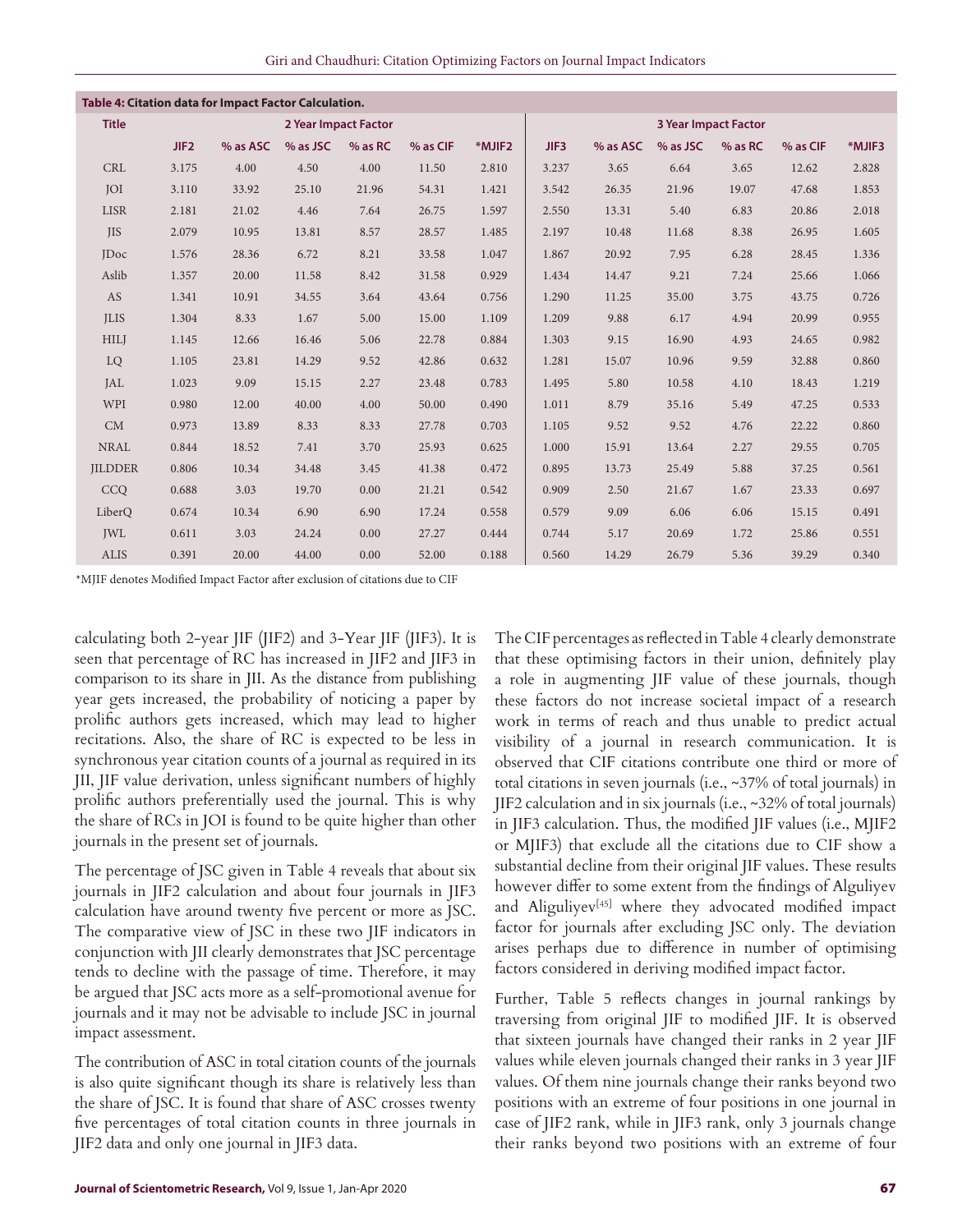| Table 5: Changes in Rank from JIF values to MJIF values. |                           |                           |  |  |  |  |  |
|----------------------------------------------------------|---------------------------|---------------------------|--|--|--|--|--|
| <b>Change in Rank Position</b>                           | 2 Years JIF               | 3 Year JIF                |  |  |  |  |  |
| after exclusion of CIF                                   | <b>Number of Journals</b> | <b>Number of Journals</b> |  |  |  |  |  |
| Nil                                                      | 3                         | 8                         |  |  |  |  |  |
| $+1$                                                     | $\mathfrak{D}$            | $\Omega$                  |  |  |  |  |  |
| $-1$                                                     | 5                         |                           |  |  |  |  |  |
| $+2$                                                     | $\mathbf{3}$              |                           |  |  |  |  |  |
| $-2$                                                     | $\mathfrak{D}$            |                           |  |  |  |  |  |
| $-3$                                                     | $\mathfrak{D}$            | $\left( \right)$          |  |  |  |  |  |
| $+3$                                                     |                           |                           |  |  |  |  |  |
| $+4$                                                     |                           |                           |  |  |  |  |  |



**Figure 1:** Linear regression model of scatter plots between the Journal Impact Indicators before and after excluding citatios due to optimizing factors.

positions in one journal. These results thus essentially raise an important question on the biasedness of these optimizing factors towards 2 year JIF as it is the most prevalent indicator for assessing journals' impact.

However, changes in rank order does not distinguish large and small distance, a closure look into the changes has been illustrated using scatter plot of these indicators by linear regression model. These linear models well capture relationship among these three indicators before and after exclusion of citations due to CIF. Figure 1 along with coefficients of determination given in Table 6 clearly depict that relationship

| Table 6: Regression equation and value (i.e., coefficient of   |  |
|----------------------------------------------------------------|--|
| determination value ) between the Journal Impact Indicators    |  |
| before and after excluding citatios due to optimizing factors. |  |

| <b>Pre CIF excluded regression</b><br>equation | <b>Post CIF excluded regression</b><br>equation                                                                        |  |
|------------------------------------------------|------------------------------------------------------------------------------------------------------------------------|--|
|                                                | $IIF2 = -0.364III + 0.586$ $R^2 = 0.062$ MJIF2 = 3.690MJII + 0.360 $R^2 = 0.645$                                       |  |
|                                                | $IIF3 = 1.123 \text{ JII} + 1.072 \quad R^2 = 0.074 \quad \text{MIIF3} = 3.512 \text{ MJII} + 0.530 \quad R^2 = 0.517$ |  |
|                                                | $IIF3 = 1.094 IIF2 + 0.990 R^2 = 0.151$ MJIF3 = 1.028MJIF2 + 0.117 $R^2 = 0.934$                                       |  |

among these three indicators before exclusion of CIF, is very poor, whereas these three indicators after exclusion of CIF, exhibit a moderate to strong relationship among them. It is also interesting to note that MJIF3 for a journal can be approximated by adding a constant value of only 0.117 to the MJIF2 score.

Thus, it can safely be inferred from the above statistical viewpoints that the journal citation impact indicator derived after excluding citations due to these common optimizing factors may better reveal a journal's visibility or impact. Similar view is also echoed by earlier studies.<sup>[36]</sup>

## **CONCLUSION**

Ranking journals by two year JIF value is common and widely used by different stakeholders of journal publishing world for different purpose. JCR from Clarivate Analytics also includes JII value along with JIF value of journal whereas Scopus prefers 3-year JIF value (termed as CiteScore) of journal. The above study has demonstrated that all these indicators are more or less likely to be affected by the common pliable optimizing tools (i.e., ASC, JSC and RC). It may, therefore, be inferred from these results that if all these popular citation based indicators are calculated after excluding citations due to these optimizing factors, it may better inform performances of journals in a given discipline. As there are strong disagreements among the researchers, academicians and scientometricians regarding exclusion of citations arising out of these optimizing factors, the newly proposed Active Visibility Index[31] which automatically excludes all these optimizing factors in its derivation may be a suitable alternative for fair assessment of journals' impact.

#### **REFERENCES**

- 1. Garfield E, Sher IH. New factors in the evaluation of scientific literature through citation indexing. American Documentation. 1963;14(3):195-201.
- 2. Dora. The San Francisco Declaration on Research Assessment (DORA). USA: American Society for Cell Biology (ASCB). 2012. Available from: http://www. ascb.org/dora/ files/SFDeclarationFINAL.pdf
- 3. Garfield E. Citation analysis as a tool in journal evaluation. Science. 1972;178(4060):471-9.
- 4. Haustein S. Multidimensional journal evaluation: Analyzing scientific periodicals beyond the Impact factor. Munich: De Gruyter Saur. 2012.
- 5. Garfield E. Citation indexing and its theory and application in science, technology and humanities. New York: John Wiley and Sons. 1979.
- 6. Mingers J, Yang L. Evaluating journal quality: A review of journal citation indicators and ranking in business and management. European Journal of Operational Research. 2017;257(1):323-37. Available from: https://doi. org/10.1016/j.ejor.2016.07.058.